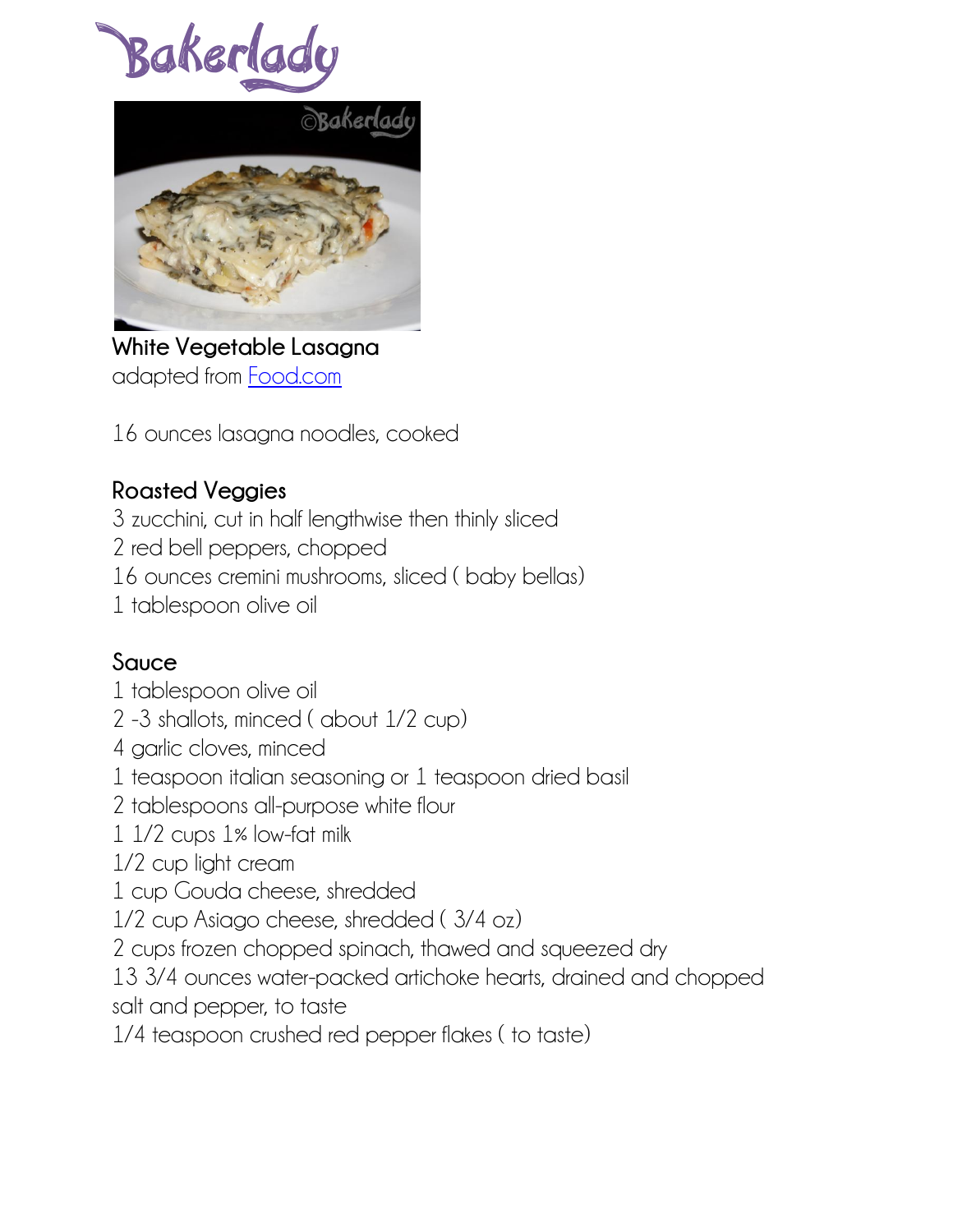## **Filling**

16 ounces low-fat cottage cheese ( 2 cups)

- 1 large egg, lightly beaten
- 1 teaspoon dried basil
- 1/2 teaspoon garlic salt
- 1/2 teaspoon ground black pepper
- 1/4 teaspoon crushed red pepper flakes, more to taste
- 3 cups part-skim mozzarella cheese, shredded

Directions

Cook noodles according to package instructions.

Roasted Veggies:.

- 1. Preheat oven to 400°F.
- 2. Toss zucchini, bell pepper and mushrooms with olive oil.
- 3. Spread evenly onto a large baking sheet with 1/2" sides.
- 4. Bake for 30 minutes. Drain liquid.

Sauce:.

- 5. While the veggies are roasting, heat olive oil over medium heat. Add shallots and saute for about 3 minutes until lightly browned.
- 6. Add garlic and italian seasoning and saute for 2 more minutes.
- 7 Stir in flour
- 8. Stir in the remaining sauce ingredients and simmer, stirring often, over low heat for about 20 minutes or until cheese is melted. You can keep it simmering over very low heat while you finish other prep work.

Filling:.

9. Stir together all filling ingredients except the mozzarella.

- 10. Assembly:.
- 11. Spread about 1/2 cup of the sauce across the bottom of a 13x9 baking dish.
- 12. Layer one-third of the noodles, half of the vegetables, 1 cup of mozzarella, and half of the filling.
- 13. Repeat one-third of noodles, half of veggies, 1 cup mozzarella and remaining filling.